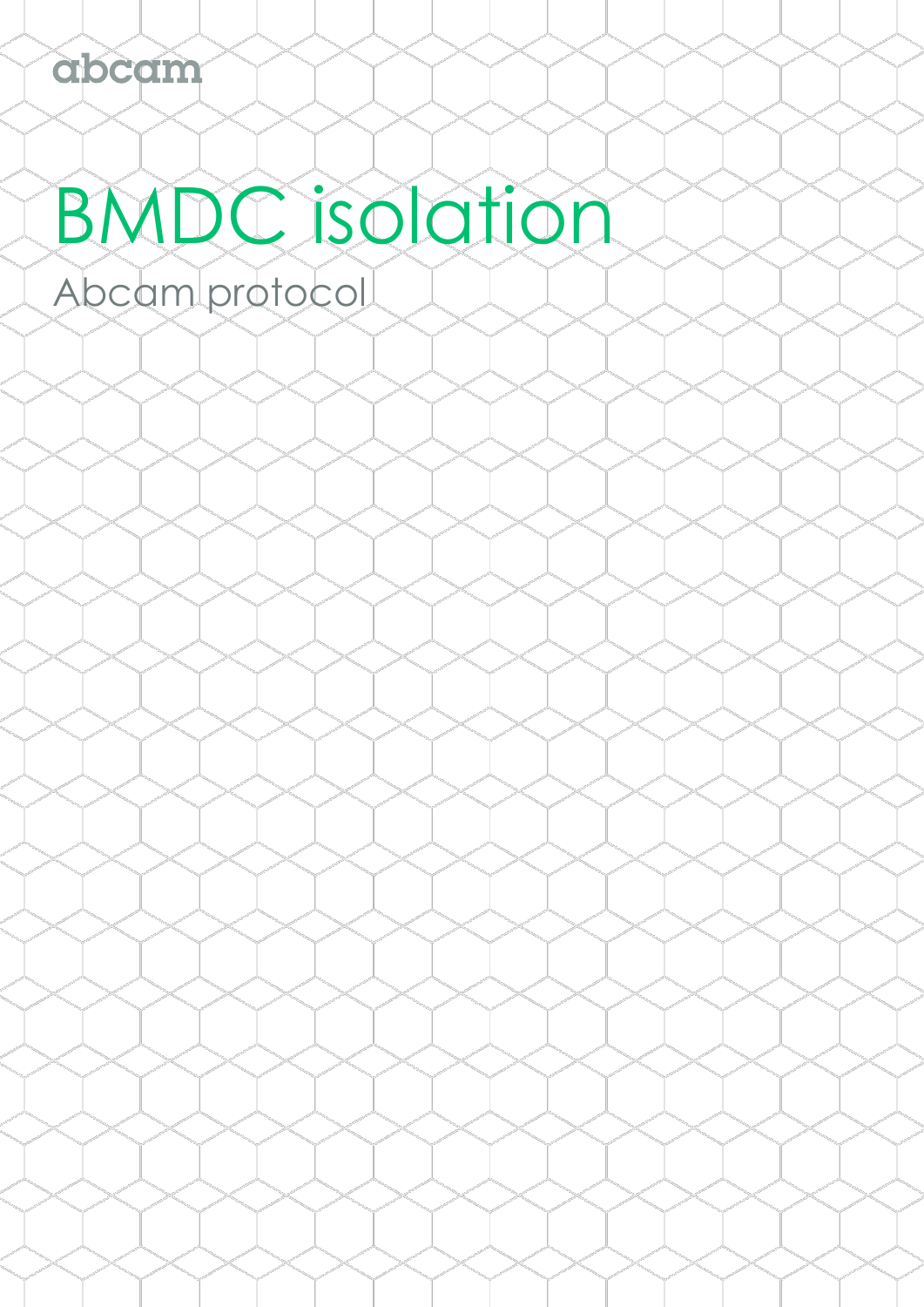BMDC isolation

# **BMDC isolation Bone marrow-derived dendritic** cell isolation

This protocol will guide you through isolating immature bone marrow-derived dendritic cells (BMDCs) from mice.

# Reagents and equipment

| <b>EDTA</b>                                                                                   |  |
|-----------------------------------------------------------------------------------------------|--|
| Ethanol (70%)                                                                                 |  |
| Granulocyte macrophage colony-stimulating factor (GM-CSF) (ab9742)                            |  |
| Heat-inactivated fetal bovine serum (HI-FBS)*                                                 |  |
| L-glutamine                                                                                   |  |
| Penicillin                                                                                    |  |
| Phosphate buffered saline (PBS)                                                               |  |
| Roswell Park Memorial Institute medium (RPMI) medium                                          |  |
| Streptomycin                                                                                  |  |
| β-Mercaptoethanol (β-ME) (tissue culture-grade)                                               |  |
| Trypan blue                                                                                   |  |
| Sterile Kimwipes™                                                                             |  |
| Sterile instruments (scissors and forceps)                                                    |  |
| Bacteriological petri dishes (100 mm x 15 mm)                                                 |  |
| Syringe (3 mL) and needle (311/2 gauge)                                                       |  |
| *If FRS is not heat-inactivated inactivate it by placing in a 560C water bath for an hour and |  |

 $^{\ast}$ If FBS is not heat-inactivated, inactivate it by placing in a 56°C water bath for an nour and  $\,$ then cool to room temperature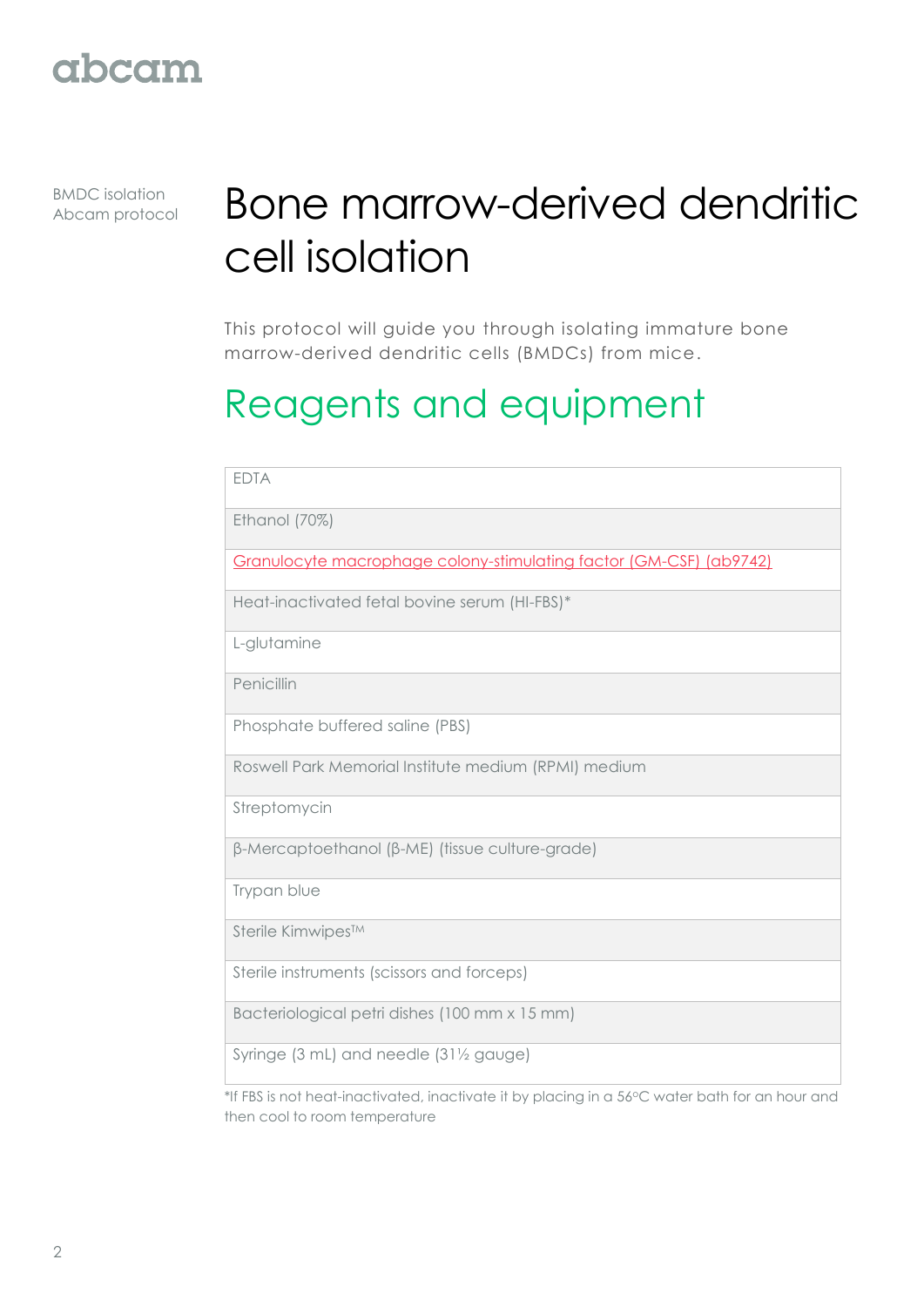

BMDC isolation



Prepare the following solution before beginning the experiment.

#### RPMI complete (R10)

Add the following reagents to RPMI medium before filter-sterilizing into a sterile, endotoxin-free bottle through a 0.22 µm filter.

| HI-FBS       | 10%               |
|--------------|-------------------|
| L-glutamine  | $2 \, \text{m}$ M |
| Penicillin   | 100 U/mL          |
| Streptomycin | 100 µg/mL         |
| $\beta$ -ME  | 50 µM             |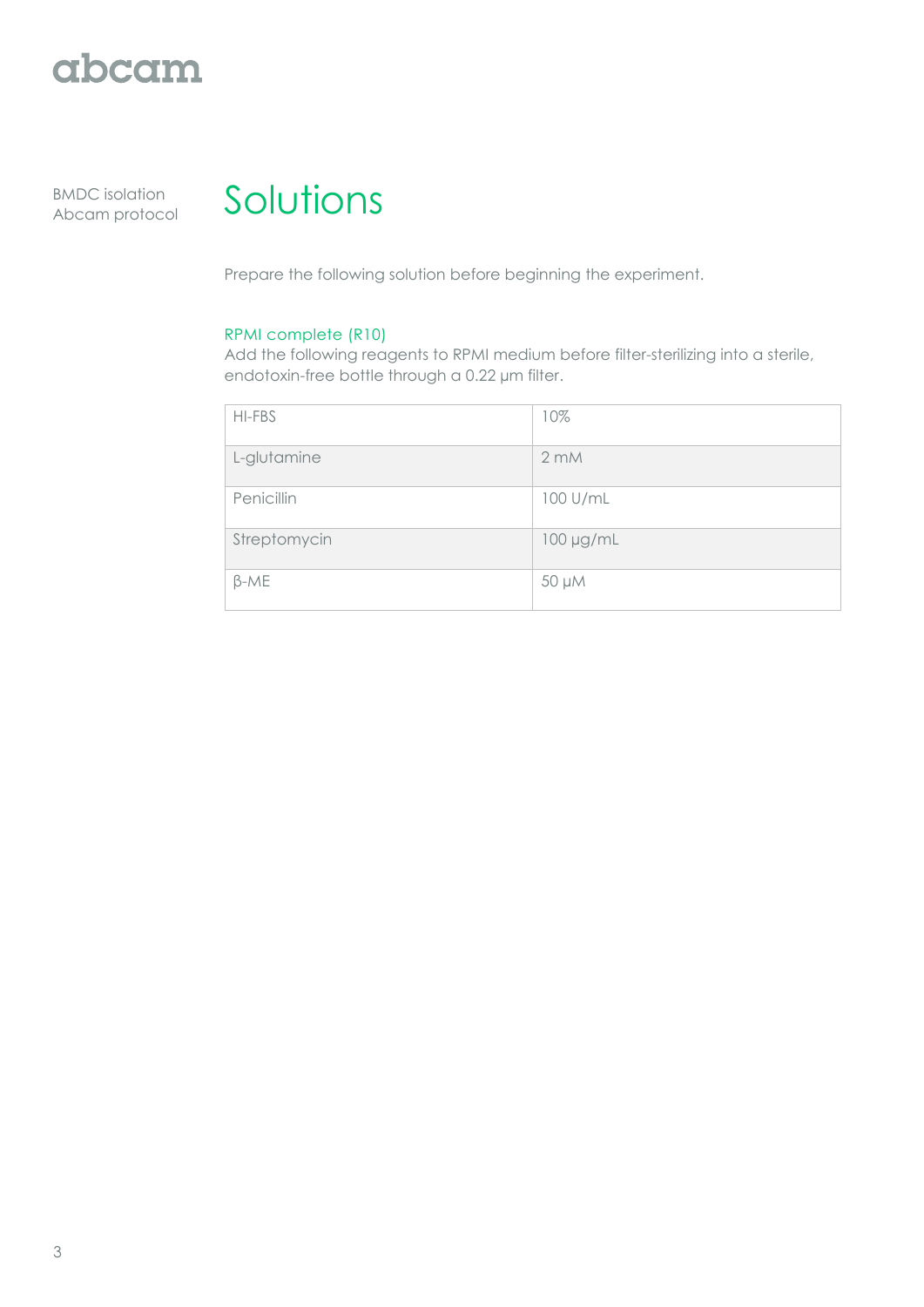BMDC isolation



#### Isolation

- Ensure that all the reagents and samples are kept on ice from steps 1–6 as this has a positive impact on cell viability.
- In order to maintain sterility, perform all steps in a laminar flow hood with sterile utensils. Watch our [video guide on aseptic technique.](http://www.abcam.com/protocols/aseptic-technique-video-protocol)
- 1. Cut the back legs above the hip joint in order to access the femur and tibia, leaving knee and ankle joints in place, and debride the muscle and tissue from by rubbing with Kimwipes™.
	- The femur tends to have more marrow than the tibia.
	- Use only intact bones, as the bone marrow will not be sterile if they break.
- 2. Fill a petri dish with 70% **ethanol** and dip the cleaned bones into it for 5–10 seconds to sterilize their exteriors before keeping them in a sterile tube on ice until all the bones are flushed.
	- The bones can be left in **ethanol** for longer while each bone is flushed, but be aware that it can soak into the bone and kill viable cells.
- 3. In a laminar flow hood using sterile utensils, cut both ends of the bone with scissors as close to the joints as possible. Fill a syringe with ice-cold **RPMI complete (R10)** media, insert the syringe needle into the bone and flush out the bone marrow into a centrifuge tube on ice. Flush 2–3 times until the bones are completely white. Dissolve any clusters by pipetting.
- 4. Centrifuge 1–2 times in **R10** media at 1,500 rpm for 5 minutes.
- 5. Resuspend the cell pellet in **R10** and count viable cells using a hemocytometer and trypan blue.
	- Visit our website for [a detailed protocol on using a hemocytometer](http://www.abcam.com/protocols/counting-cells-using-a-haemocytometer) to obtain a viable cell count
- 6. Dilute the cells into 10 mL of **R10 + 20 ng/mL GM-CSF** and plate in petri dishes at a density of 2 x 10<sup>6</sup> viable cells per plate.
- 7. Place plates in a 37°C incubator with 5% CO2.
- 8. Add an additional 10 mL of **R10 + 20 ng/mL GM-CSF** at day 3.
	- Add media very gently so as not to disturb the growing cells.
- 9. Remove half of the media (10 mL) at day 6.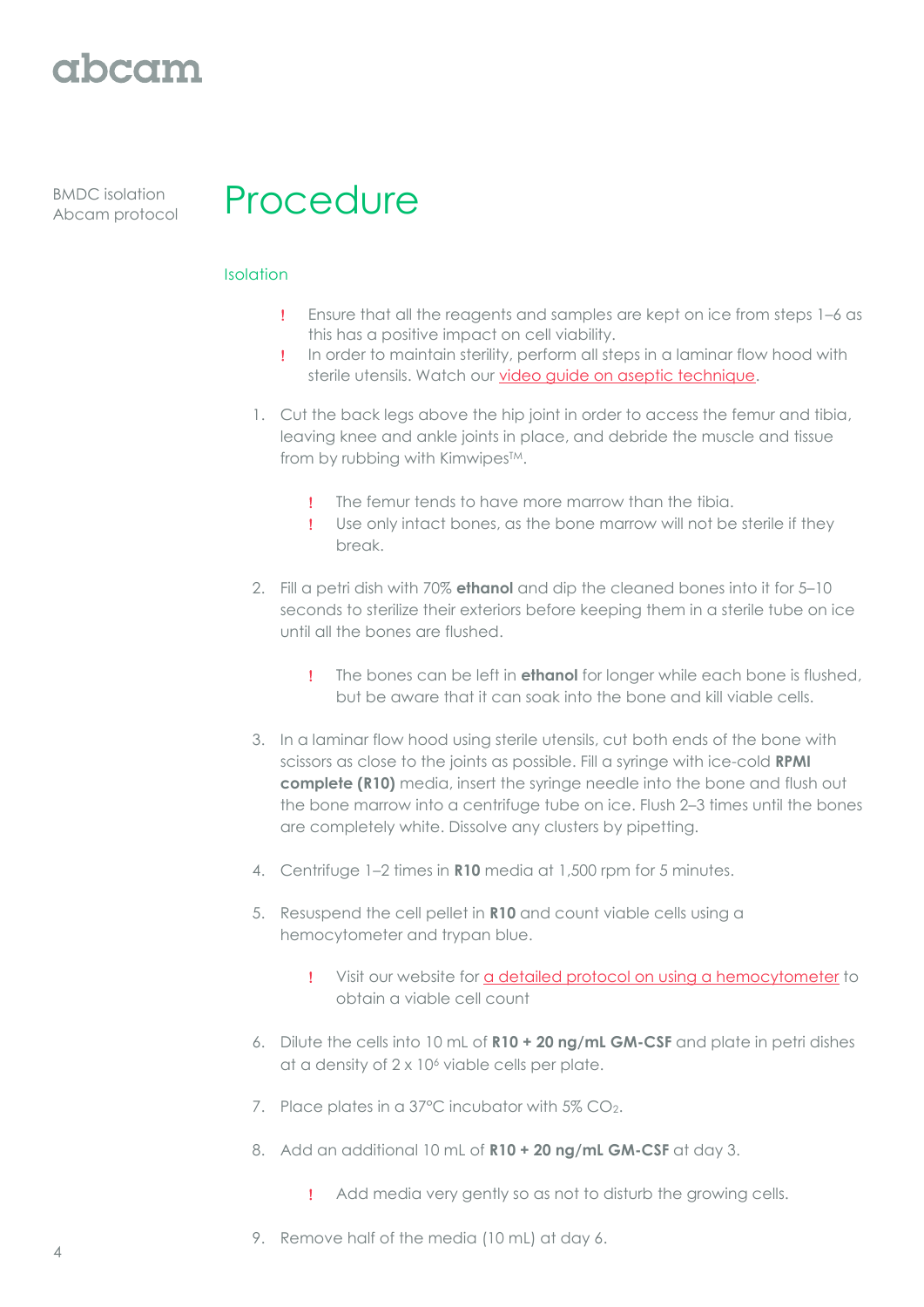- Remove media very gently so as not to disturb the growing cells.
- 10. Briefly centrifuge the removed volume of media (as the DCs are only loosely adherent) and resuspend in 10 mL of fresh **R10 + 20 ng/mL GM-CSF** and add this back into the original culture.
	- Cells can be harvested on day 8, or step 10 can be repeated to harvest cells on day 9 or 10.
- 11. Non-adherent and loosely adherent cells in the culture supernatant can be harvested by gentle washing with PBS, and then pooled for subsequent experiments.
	- The majority of adherent cells will be macrophages, while those that are in suspension or loosely adherent will be dendritic cells (DCs) and F4/80+ macrophages. For a highly pure fraction, it is recommended to take measures to deplete F4/80+ cells and enrich the population for CD11c+ cells.
	- Most of the macrophages in suspension will dually express F4/80+ and CD11c. The F4/80+ cells can be removed via positive selection with anti-F4/80 magnetic beads. After this step, CD11c+ DCs can be positively selected from the flow-through using anti-CD11c magnetic beads.
	- Avoid using EDTA here as this will remove the adherent macrophages, diluting your DC samples.
- 12. The immature DC's can be used immediately after purification, or further cultured if the user wishes to obtain mature cells.
	- DC's are loosely adherent and can mature simply by adhering to a plate, therefore a non-tissue culture treated 96-well u-bottom plate can be used to prevent premature maturation.

#### Purity assessment

It is recommended to perform flow cytometry on an aliquot of cells to check for purity. A purity check reagent can also be included to label cells still bound to magnetic beads.

#### **Suggested markers**

- [Anti-CD11c antibody \[N418\] \(ab33483\)](http://www.abcam.com/cd11c-antibody-n418-ab33483.html)
	- o This is also available labeled with Biotin, FITC, APC/Cy7, PE, PE/Cy7, PerCP/Cy5.5 and as low-endotoxin, azide-free
- [Anti-CD11b antibody \[EPR19373\] \(ab184307\)](http://www.abcam.com/cd11b-antibody-epr19373-ab184307.html)
- [Anti-F4/80 antibody \[BM8\]](http://www.abcam.com/f480-antibody-bm8-ab16911.html) (ab16911) or [Anti-F4/80 antibody \[CI:A3-1\] \(ab6640\)](http://www.abcam.com/f480-antibody-cia3-1-ab6640.html)
	- o These antibodies are also available directly conjugated to FITC, PE or APC.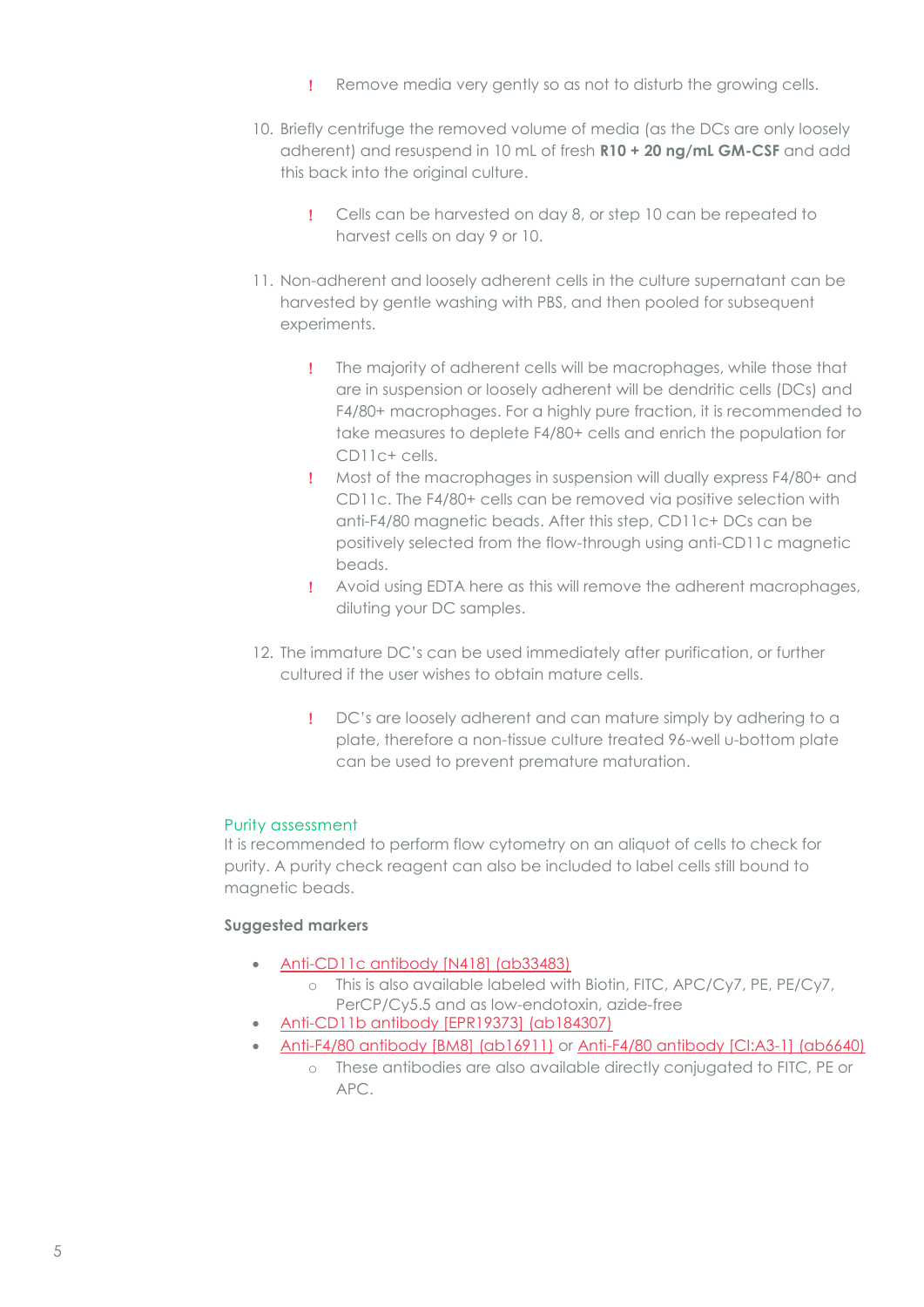BMDC isolation

# BMDC isolation **Independent testing**

We asked an independent collaborator, Dr Karen Wozniak (Assistant Professor of Research, The University of Texas at San Antonio), to run our BMDC isolation protocol. Dr Wozniak was able to successfully purify a population of immature DC's, using the abcam reagents mentioned throughout the protocol. The data for these are outlined here.

#### Purity assessment

After culture with **GM-CSF** and purification using positive selection, cells were assessed for purity by flow cytometry. After gating on CD45+ cells, purity was determined based on the proportion of the population expressing CD11c (Figure 1).



**Figure 1.** Following depletion of F4/80+ cells and positive selection of CD11c+ cells using magnetic beads, purity was checked using **anti-CD11c-biotin (ab95765)** conjugated to [streptavidin-FITC \(ab136201\).](http://www.abcam.com/natural-streptavidin-protein-fitc-ab136201.html) Note: purity is greatly enriched when compared to the nonpurified sample.

#### Stimulation assays

Immature DCs can be used immediately after purification if desired. However, users may wish to further culture their DC's with an antigen before adding T cells, in order to evaluate T cell proliferation in response to their antigen. Selected cytokines (eg [IL-2](http://www.abcam.com/recombinant-mouse-il2-protein-ab9856.html)  [\(ab9856\),](http://www.abcam.com/recombinant-mouse-il2-protein-ab9856.html) [IL-4 \(ab9729\),](http://www.abcam.com/recombinant-mouse-il4-protein-ab9729.html) [IFN-gamma \(ab9922\),](http://www.abcam.com/recombinant-mouse-interferon-gamma-protein-ab9922.html) or LPS) can also be added in order to encourage increased antigen presentation by the DC's to the T cells.

To perform cell stimulations or treatments, plate the purified cells according the requirements of the downstream application.

 $2 \times 10^5$  cells per well in a 24-well plate is recommended if planning to run an ELISA. Alternatively, DC assays can be run in non-tissue culture treated 96-well u-bottom plates for a higher throughput.

Users may wish to check DC phenotype using flow cytometry, particularly if running T cell assays.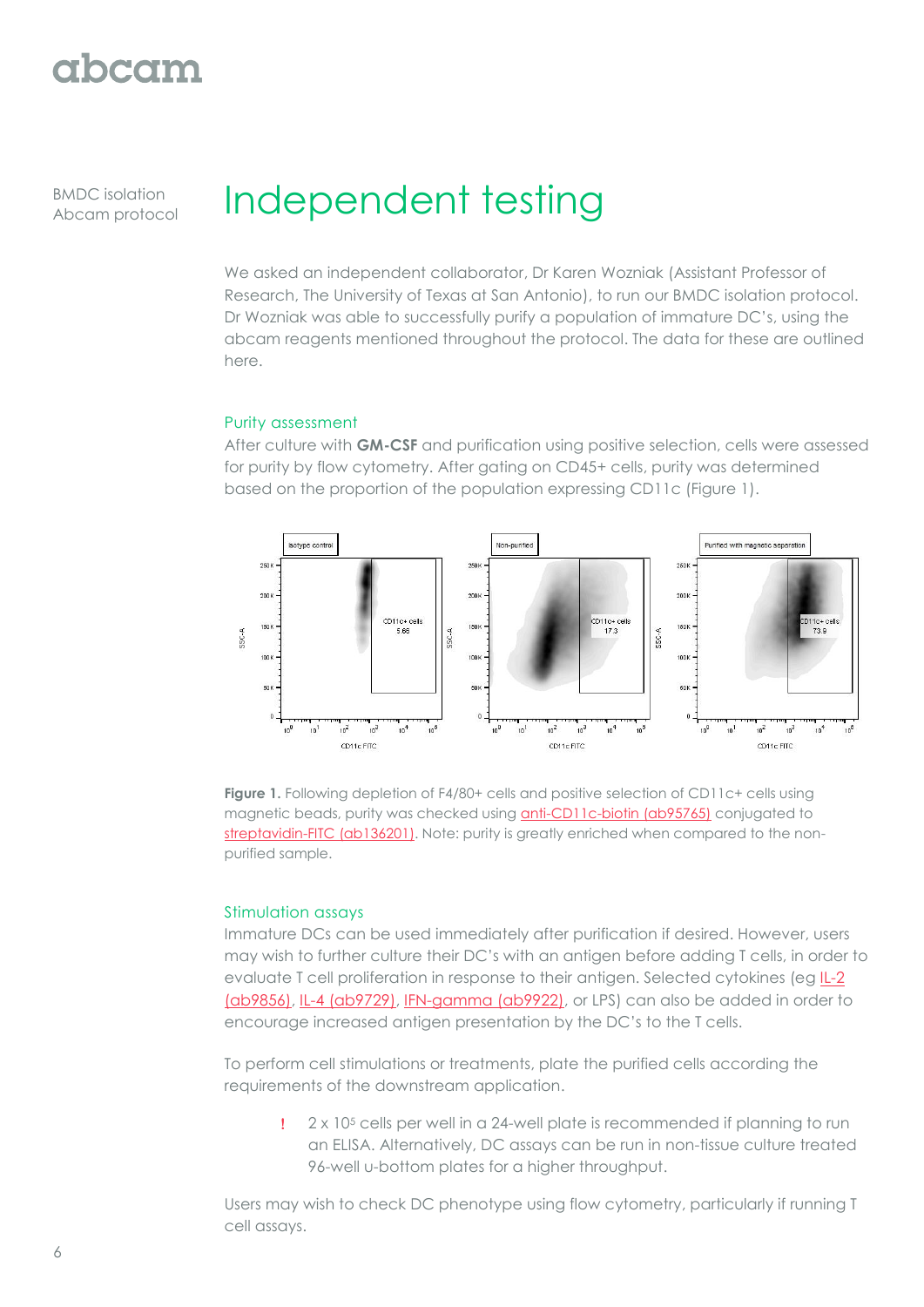#### **Suggested markers**

Common DC markers, as indicated in our [immune cell markers guide to phenotyping.](http://www.abcam.com/primary-antibodies/immune-cell-markers-poster)

- [Anti-MHC II antibody \[M5/114.15.2\]-PE \(ab93560\)](http://www.abcam.com/mhc-class-ii-antibody-m5114152-phycoerythrin-ab93560.html)
- [Anti-CD80 antibody \[16-10A1\] \(ab106162\)](http://www.abcam.com/cd80-antibody-16-10a1-ab106162.html) and [Anti-CD86 antibody \[GL-1\]](http://www.abcam.com/cd86-antibody-gl-1-ab119857.html)  [\(ab119857\)](http://www.abcam.com/cd86-antibody-gl-1-ab119857.html)
	- o This is not highly expressed in immature DCs but works in tandem to prime T cells
	- o These antibodies are also available labeled with biotin, PE, FITC, PE/Cy5, or APC amongst other options

#### Phenotyping

Our independent collaborator used flow cytometry to assess the phenotype of mouse BMDCs immediately after purification (Figure 2) and following 24-hour culture of 2 x 10<sup>5</sup> cells per 100 µL with 20 ng/mL **[IL-4 \(ab9729\)](http://www.abcam.com/recombinant-mouse-il4-protein-ab9729.html)** and 50 ng/mL LPS and LPS (Figure 3).



**Figure 2.** Purified mouse BMDCs were analyzed by flow cytometry immediately after purification using [CD11c-FITC \(ab95765\),](http://www.abcam.com/cd11c-antibody-n418-biotin-ab95765.html) [CD80-APC \(ab25555\),](http://www.abcam.com/cd80-antibody-1g10-allophycocyanin-ab25555.html) [CD86-PeCy7 \(ab81995\),](http://www.abcam.com/cd86-antibody-gl1-pecy7-ab81995.html) an[d MHC II-PE](http://www.abcam.com/mhc-class-ii-antibody-m5114152-phycoerythrin-ab93560.html)  [\(ab93560\).](http://www.abcam.com/mhc-class-ii-antibody-m5114152-phycoerythrin-ab93560.html)